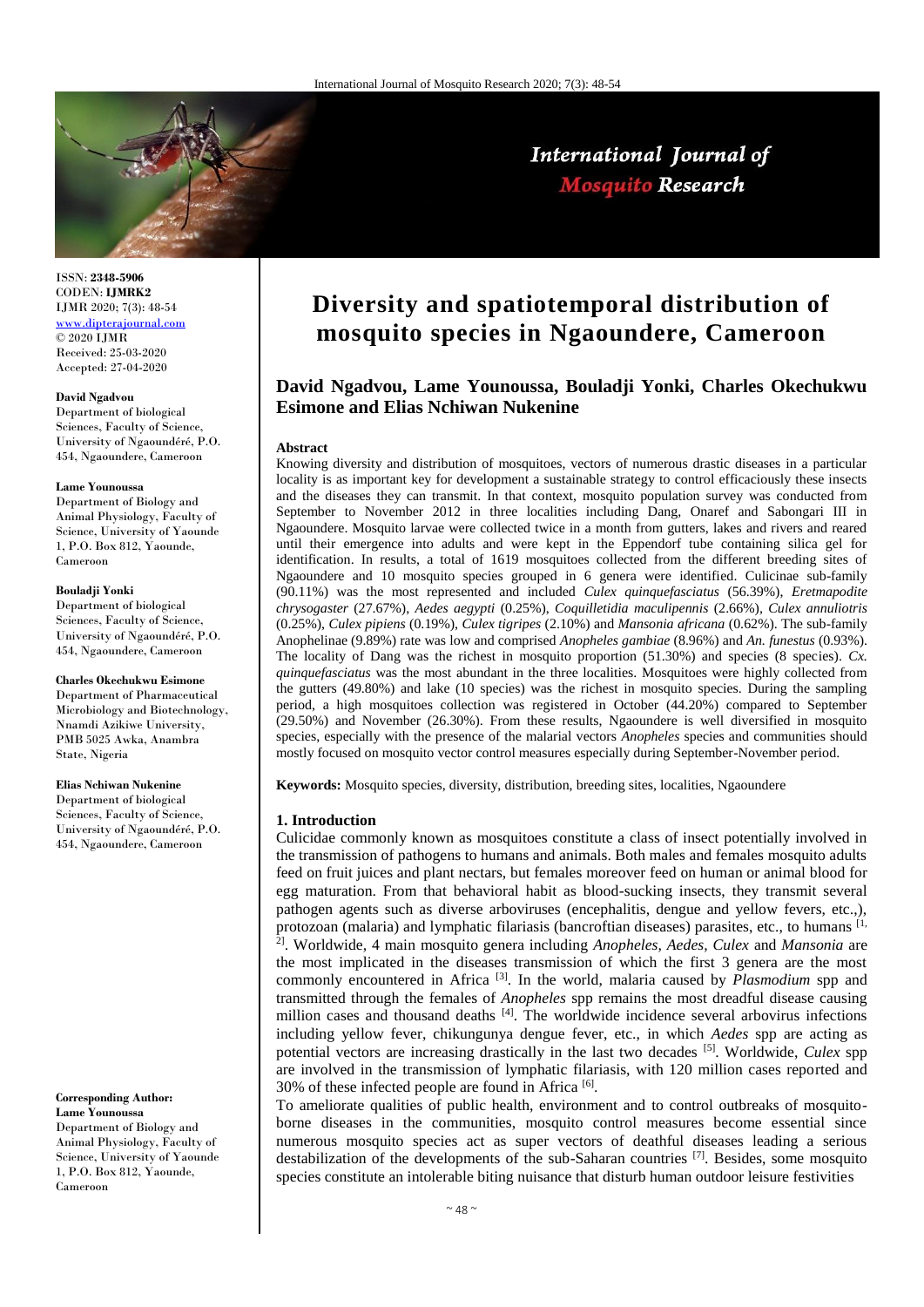[8]. However, several strategies and measures were put in place to tackle whether the parasites or the vectors of these diseases.

Nowadays, the world is facing the problem of biodiversity loss caused by climate change, population expansion and the disappearance of species and their habitats caused mostly by human activities. That situation has created changes in diversity and dynamic distribution of the living species and during the recent years has led to the emergence of new mosquito-borne diseases like Zika and the resurgence of the past-known insect-transmitted diseases <sup>[9]</sup>. Moreover, that can also affect the synergistic role play by pathogens, arthropod vectors, the environment and host species, causing a high risk of public health and livestock pathogens transmission [10]. Hence, knowing the diversity and spatiotemporal variation of Culicidae fauna in relation with the characteristics of their habitats would be necessary for the development a suitable, effective and sustainable mosquito vector control measures. Therefore, many previous studies reported significant variations in diversity and density of mosquito population in different breeding sites  $[10-14]$ . In this context, the purpose of

the present study was to evaluate the diversity and spatiotemporal distribution of mosquito species in three localities of Ngaoundere during the high prevalence of mosquito-borne diseases period ranging from September to November 2012 in Cameroon.

## **2. Materials and Methods**

#### **2.1 Study site**

The collection of mosquito was carried out from September to November 2012 in three localities of Ngaoundere (figure 1). Indeed, Ngaoundere is county town of Adamaoua region with hilly relief surrounded with mountains. Its climate belongs to soudano-sahelian type with two seasons: rainy (April-October) and dry (November-March), with an average rainfall of 1479 mm. Annual average temperature fluctuates around 22 °C with relative humidity range of 64.1-67.6%. Vegetation is an arborous and shrub savannah of *Daniellia oliveri* and *Lophira lanceolate* plant species. Mosquito larvae were sampled in three localities including Dang, Sabongari III and Onaref in which potential mosquito breeding sites were previously identified.



**Fig 1:** Map of Adamaoua region showing study site

## **2.2 Sampling of mosquito larvae and rearing**

Dipping method described by Saotoing *et al*. [13] was followed for mosquito larvae sampling in temporary and permanent mosquito breeding sites such as lakes, gutters and rivers in three localities including Dang, Sabongari and Onaref of Ngaoundere. These potential mosquito breeding sites included gutters, rivers and lakes found in the three localities targeted (Figure 2). These three localities were targeted in this present study based on the availability of diverse breeding sites and the high prevalence of malaria reported from these localities. In each breeding site, 4 zones were targeted and with entomological ladle, 10 times dipping were realized in each

zone. Larvae collected in each mosquito breeding site were transferred into plastic bottles containing each larvae breeding site water and transported to the insectarium of the laboratory of applied Zoology, Faculty of Science, University of Ngaoundere, Cameroon. In the insectarium, larvae were separated in sub-family according to their position in the surface of water and reared in trays containing each larvae breeding site water according standard protocol of WHO. Mosquito larvae were feed with the mixture of crayfish and biscuit in 1:3 ratio and water was renewed every 2 days to avoid larvae suffocation caused by decaying mosquitoes' food. At the pupal stage, mosquitoes were transferred into the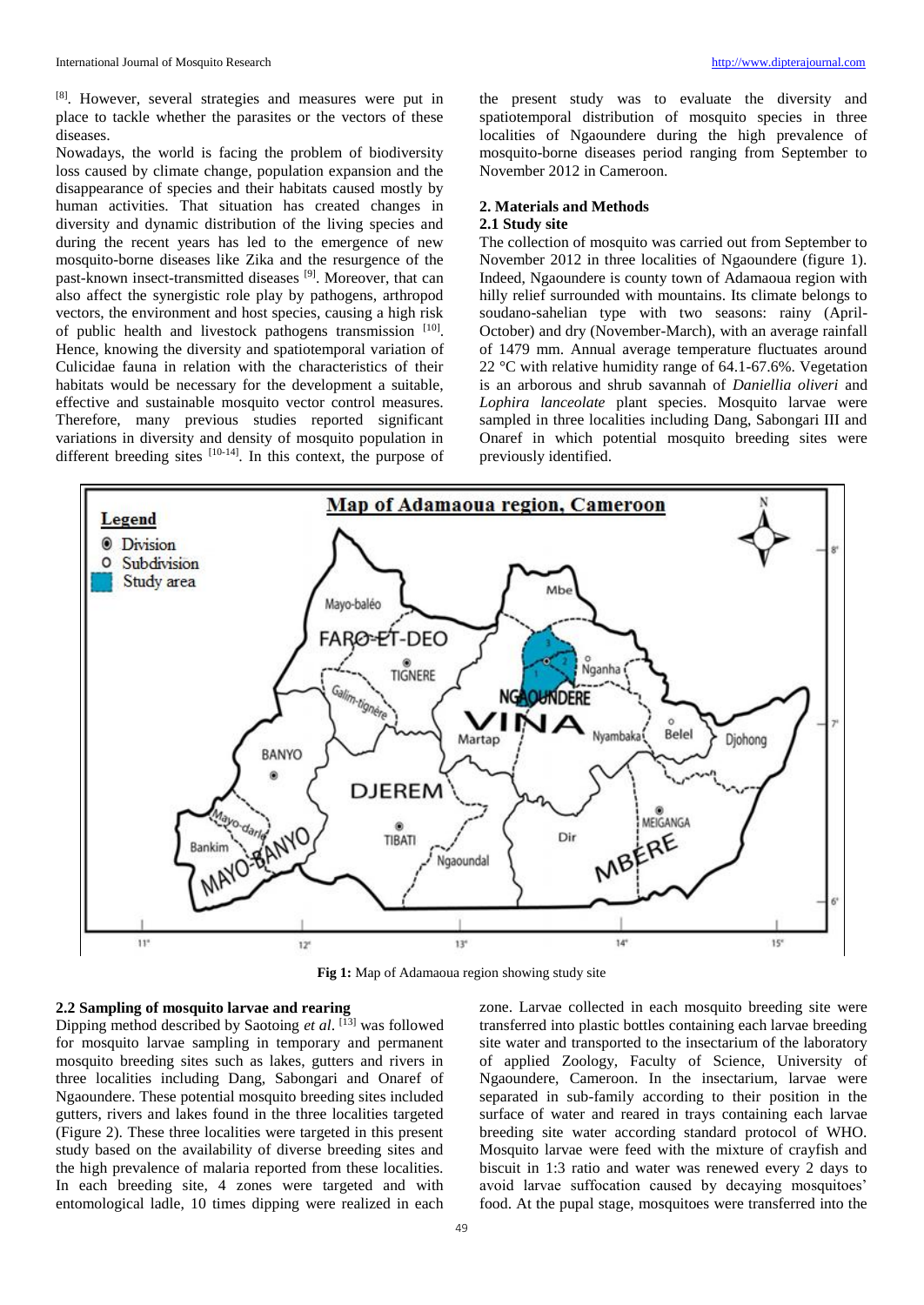cages for emergence and the emerged mosquito adults were feed with 10% of sugar solution for 3 days. After that period, the emerged mosquito adults were killed with a commercial insecticide spray (Rambo) and preserved in Eppendorf tubes containing silica gel previously labeled, ready for identification.



**Fig 2:** Different mosquito breeding sites (A=gutter, B=lake and C=river), mosquito larvae sampling (C), rearing of mosquitoes in the insectarium (D), and conditioning of mosquito adults for identification (E).

#### **2.3 Identification of adult mosquito species**

Identification of mosquito adults species obtained from larvae rearing and those captured at adult stage was carried out at the WHO/National Arbovirus and Vector Research Centre of Enugu, Enugu state, Nigeria in March 2013. Mosquito species were identified under binocular magnifying microscope (Figure 3) following identification keys performed by [15, 16, 17] .



**Fig 3:** Mosquito adults stored in the Eppendorf tubes for identification (A) and identification process of adult mosquito species using binocular magnifying microscope (B).

#### **2.4 Statistical Analyses**

Data obtained from this present investigation were submitted to descriptive analyses to determine frequencies of mosquito diversity and abundance using SPSS version 16.0 software. Chi-square  $(\chi^2)$  test of Pearson was employed to carry out relationship between mosquito species and localities, breeding sites as well as mosquito sampling period using the same software.

#### **3. Results**

#### **3.1 Characteristics of mosquito breeding sites sampled**

In this present study, three types of mosquito breeding sites including gutters, lakes and rivers were selected. In the three different mosquito breeding sites, the average temperatures were 19.6, 23.0 and 21.2 °C during the months of September, October and November, respectively. The rainfalls registered were 276.4 mm in September, 148.2 mm in October and 2 mm in November. Turbidity of the breeding site waters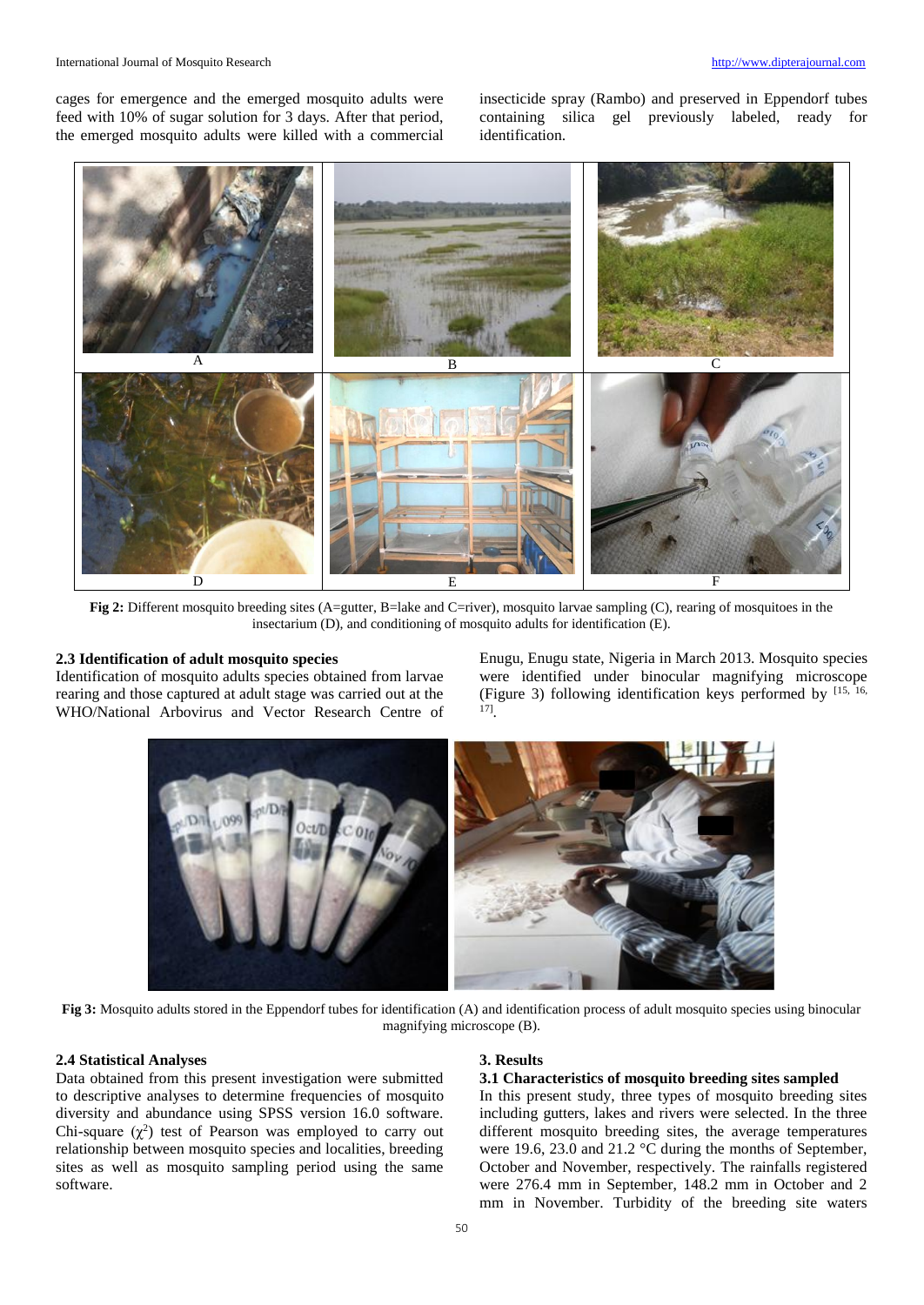measured according to the index  $(I)$  ranging from  $I =$  clearly to 5= highly turbid. During the sampling period gutters' water was highly turbid  $(I=5)$ , lakes' water was less turbid  $(I=3)$  and rivers' water was lightly turbid (I=2).

### **3.2 Diversity of mosquito species in Ngaoundere**

Table 1 presents the diversity of mosquito species collected in Ngaoundere from September to November 2012. During the sampling period of three months, a total of 1619 mosquito species were collected and identified. After identification, 10 mosquito species belonging to 6 genera and subdivided in two subfamilies were listed. The sub-family of Culicinae representing 90.11% of the total insects collected listed 8 species regrouped in 5 genera and majorly represented by *Culex quinquefasciatus* (56.39%) followed by *Eretmapodites chrysogaster* (27.67%) while other species such as *Aedes aegypti* (0.25%), *Coquilletidia maculipennis* (2.66%)*, Culex annuliotris* (0.25%), *Culex pipiens* (0.19%), *Culex tigripes*  (2.10%) and *Mansonia africana* (0.62%) were fairly represented. Anophelinae sub-family represented 9.89% of overall mosquitoes captured in this present study and registered two species including *Anopheles gambiae* (8.96%) and *An. funestus* (0.93%).

| Table 1: Diversity of mosquito species collected in three districts of Ngaoundere town from September to November 2012 |  |
|------------------------------------------------------------------------------------------------------------------------|--|
|------------------------------------------------------------------------------------------------------------------------|--|

| Sub-family  | <b>Genus</b>    | <b>Mosquito species</b>    | No. of mosquito collected | $\frac{0}{0}$ |
|-------------|-----------------|----------------------------|---------------------------|---------------|
| Anophelinae | Anopheles       | An. gambiae                | 145                       |               |
|             |                 | An. funestus               | 15                        | 0.93          |
| Culicinae   | Aedes           | Ae. aegypti                | 4                         | 0.25          |
|             | Coquilletidia   | Coquilletidia maculipennis | 43                        | 2.66          |
|             | Culex           | Culex quinquefasciatus     | 913                       | 56.39         |
|             |                 | Culex annuliotris          | 4                         | 0.25          |
|             |                 | Culex pipiens              | 3                         | 0.19          |
|             |                 | Culex tigripes             | 34                        | 2.10          |
|             | Eretmapodites   | Eretmapodites chrysogaster | 448                       | 27.67         |
|             | <b>Mansonia</b> | Mansonia africana          | 10                        | 0.62          |
|             |                 | Total                      | 1619                      | 100           |

#### **3.3 Spatial variation of mosquito species in Ngaoundere**

Table 2 presents the special distribution of mosquito species collected in different breeding sites of Dang, Onaref and Sabongari III of the Ngaoundere from September to November 2012. Generally, the number mosquito species significantly  $(\chi^2=461.38, df=18, P<0.001)$  varied with localities sampled. The locality of Dang with 8 mosquito species identified was the richest species compared to Onaref (6 species) and Sabongari III (6 species).

In the three localities sampled, *Cx. quinquefasciatus* was the most represented with 361(39.50%) in Dang, 163(17.90%) in Onaref and 389(42.60%) in Sabongari III. *Er. chrysogaster*  were also found abundantly in Dang (n=333(74.30%)) mosquito breeding sites compared to Onaref (n=34(7.60%)) and Sabongari III (n=81(18.10%)) localities. The malarial vector *An. gambiae*, were also highly represented in Dang (82(56.60%)) compared to Onaref (n=49(33.80%)) and Sabongari III (n=14(9.70%)), while *An. funestus* (n=12(80%)) was found in low proportion only in Dang and Sabongari III (n=3(20%)) localities. The mosquito species *Ae. aegypti* (n=4), *Cx. pipiens* (n=3) and *Cx. tigripes* (n=34) were found only in Dang mosquito breeding sites while *Cx. annuliotris* was collected only in Onaref  $(n=3)$  and Sabongari III  $(n=1)$ breeding sites. *Ma. africana* was weakly represented in the three localities with 2, 1, 7 mosquito larvae collected respectively in Dang, Onaref and Sabongari III breeding sites.

**Table 2:** Distribution of mosquito species collected in different breeding sites of Dang, Onaref and Sabongari III of the Ngaoundere from September to November 2012.

|                         | <b>Localities</b>       |                                  |                                   |                                             |                   |
|-------------------------|-------------------------|----------------------------------|-----------------------------------|---------------------------------------------|-------------------|
| <b>Mosquito species</b> | Dang<br>$n\binom{0}{0}$ | <b>Onaref</b><br>$n\binom{0}{0}$ | Sabongari III<br>$\mathbf{n}(\%)$ | <b>Total</b><br>$n\left(\frac{6}{6}\right)$ | Chi-square test   |
| Ae. aegypti             | $4(100\%)$              | $0(0\%)$                         | $0(0\%)$                          | $4(100\%)$                                  |                   |
| An. funestus            | 12(80%)                 | $0(0\%)$                         | 3(20%)                            | 15(100%)                                    |                   |
| An. gambiae             | 82(56.60%)              | 49(33.80%)                       | 14(9.70%)                         | 145(100%)                                   |                   |
| Cq. maculipennis        | $0(0\%)$                | 43(100%)                         | $0(0\%)$                          | 43(100%)                                    |                   |
| Cx. quinquefasciatus    | 361(39.50%)             | 163(17.90%)                      | 389(42.60%)                       | 913(100%)                                   |                   |
| Cx. annuliotris         | $0(0\%)$                | 3(75%)                           | 1(25%)                            | $4(100\%)$                                  | $\chi^2 = 461.38$ |
| $Cx.$ pipiens           | $3(100\%)$              | $0(0\%)$                         | $0(0\%)$                          | $3(100\%)$                                  | $df=18$           |
| Cx. tigripes            | 34(100%)                | $0(0\%)$                         | $0(0\%)$                          | 34(100%)                                    | P < 0.001         |
| Er. chrysogaster        | 333(74.30%)             | 34(7.60%)                        | 81(18.10%)                        | 448(100%)                                   |                   |
| Ma. africana            | 2(20%)                  | $1(10\%)$                        | 7(70%)                            | $10(100\%)$                                 |                   |
| Total                   | 831(51.30%)             | 293(18.10%)                      | 495(30.60%)                       | 1619 (100%)                                 |                   |
| Number of species       | 8                       | 6                                | h                                 | 10                                          |                   |

The spatial variation of mosquito species within the different mosquito breeding sites of Ngaoundere is presented in table 3. Globally, the mosquito species proportion significantly  $(\chi^2 = 513.35, df = 18, P < 0.001)$  varied with the different mosquito breeding sites sampled in the localities of Dang,

Onaref and Sabongari III of Ngaoundere. In general, mosquito species were abundantly collected from Gutter (n=806 (49.80%) followed by Lake (n=549(33.9%)) and River (264(16.30%)). In the Gutter breeding site, the mosquito population is dominated by *Cx. quinauefasciatus* (618) and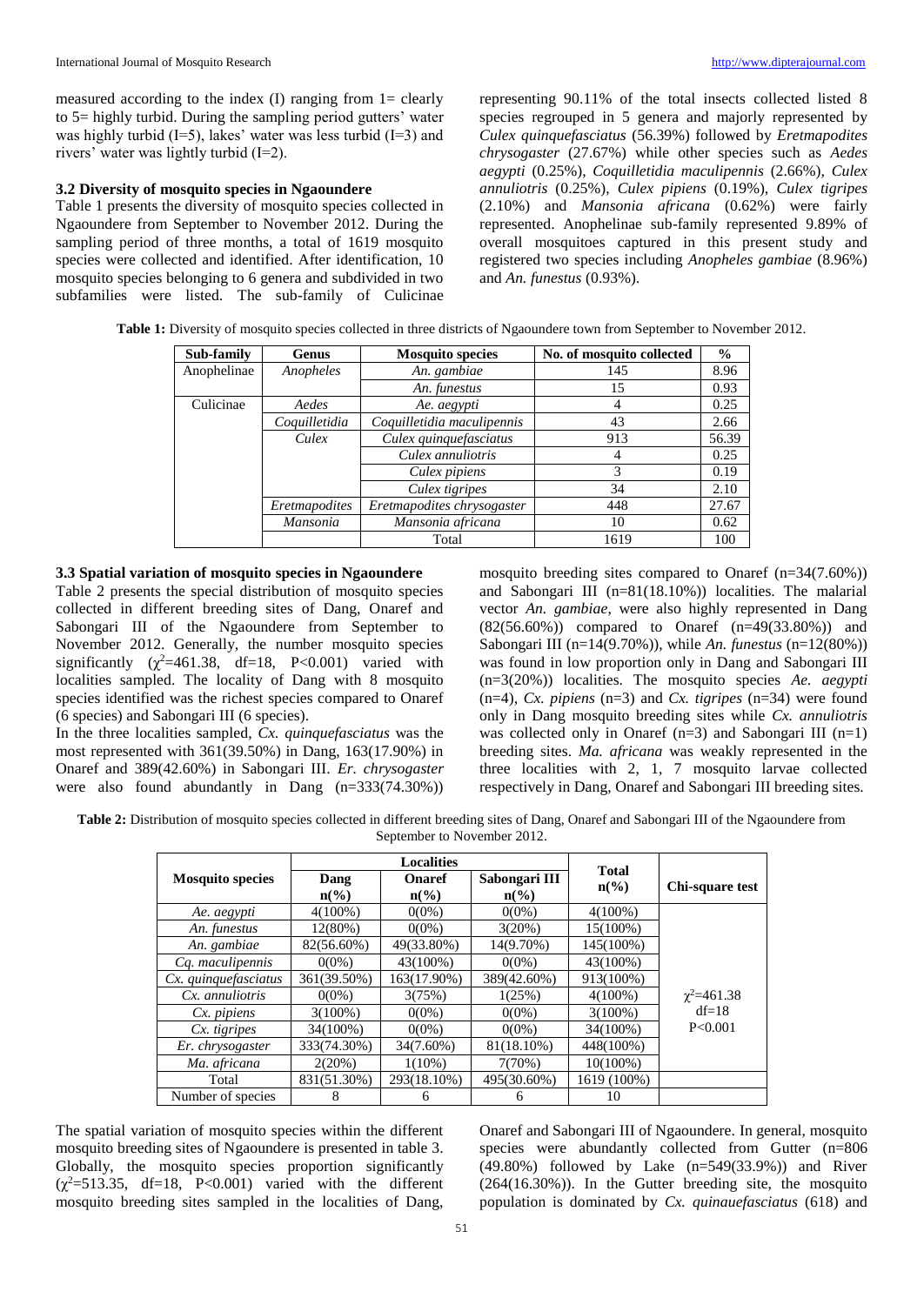*Er. chrysogaster* (n=177). In that breeding site (gutter), mosquito species *An. gambiae* (n=3), *An. funestus* (n=2), *Cx. annuliotris* (n=1), *Cx. tigripes* (n=4) and *Cx. pipiens* (n=1) were found at low proportion while *Ae. aegypti, Cq. maculipennis* and *Ma. africana* were absent. In the lake breeding site, all mosquito species identified were present in which, *Er. chrysogaster* (n=235) and *Cx. quinquefasciatus* (n=129) were the most abundant. In that breeding site (Lake), *An. gambiae* (n=90)*, Cq. maculipennis* (n=39) and *Cx. tigripes* (n=28) were fairly found while *Ma. africana* (n=10), *An. funestus* (n=9) *Ae. aegypti* (n=4), *Cx. annuliotris* (n=3), *Cx. pipiens* (n=2) were found in low proportion. In the river, *Cx. quinquefasciatus* (n=166) was the most represented followed by *An. gambiae* (n=52), *Er. chrysogaster* (n=36), *An. funestus* (n=4), *Cq. maculipennis* (n=4) and *Cx. tigripes*  $(n=2)$ .

|                         | <b>Breeding sites</b>       |                 |                 |                                 |                   |
|-------------------------|-----------------------------|-----------------|-----------------|---------------------------------|-------------------|
| <b>Mosquito species</b> | <b>Gutter</b>               | Lake            | <b>River</b>    | <b>Total</b><br>$n\binom{0}{0}$ | Chi-square test   |
|                         | $n\left(\frac{0}{0}\right)$ | $n\binom{0}{0}$ | $n\binom{0}{0}$ |                                 |                   |
| Ae. aegypti             | $0(0\%)$                    | $4(100\%)$      | $0(0\%)$        | $4(100\%)$                      |                   |
| An. funestus            | 2(13.30%)                   | $9(60\%)$       | $4(26.70\%)$    | 15(100%)                        |                   |
| An. gambiae             | $3(2.10\%)$                 | $90(62.10\%)$   | 52(35.90%)      | 145(100%)                       |                   |
| Cq. maculipennis        | $0(0\%)$                    | 39(90.70%)      | $4(9.30\%)$     | 43(100%)                        |                   |
| Cx. quinquefasciatus    | 618(67.70%)                 | 129(14.10%)     | 166(18.20%)     | 913(100%)                       |                   |
| $Cx.$ annuliotris       | 1(25%)                      | 3(75%)          | $0(0\%)$        | $4(100\%)$                      | $\chi^2 = 513.35$ |
| $Cx.$ pipiens           | $1(33.30\%)$                | $2(66.70\%)$    | $0(0\%)$        | $3(100\%)$                      | $df=18$           |
| Cx. tigripes            | $4(11.80\%)$                | 28(82.40%)      | $2(5.90\%)$     | 34(100%)                        | P < 0.001         |
| Er. chrysogaster        | 177(39.50%)                 | 235(52.50%)     | 36(8%)          | 448(100%)                       |                   |
| Ma. africana            | $0(0\%)$                    | $10(100\%)$     | $0(0\%)$        | $10(100\%)$                     |                   |
| Total                   | 806(49.80%)                 | 549(33.9%)      | 264(16.30%)     | 1619(100%)                      |                   |
| Number of species       |                             | 10              | 6               | 10                              |                   |

**Table 3:** Distribution of mosquito species collected in different mosquito breeding sites in Ngaoundere

#### **3.4 Temporal distribution of mosquito species in Ngaoundere**

Monthly variation of mosquito species population collected from September to November 2012 in Ngaoundere is presented in table 4. Globally, the population of mosquito species collected from the three localities of Ngaoundere varied significantly ( $\chi^2$ =104.88, df=18, P<0.001) from one month to another. In general, mosquito species were abundantly collected in October (n=715(44.20%)) compared to the two other months with 478 mosquitoes collected in September and 426 mosquitoes sampled in November. The mosquito species *Cx. quinquefasciatus* was the most abundant in the 3 different months of sampling in proportion of 23.70, 42.30 and 34.10% in September, October and November,

respectively. Moderate proportions of 38.60, 46.90 and 14.50% of *Er. Chrysogaster* were registered respectively in September, October and November in the three locality of Ngaoundere. The malarial vector An. gambiae was also fairly collected and mostly in the month of October (n=75) compared to the months of September (47) and November (n=25). The mosquito species *Ae. aegypti* (n=4), *An. funestus* (n=15), *Cq. Maculipennis* (n=43), *Cx. tigripes* (n=34) and *Ma. Africana* (n=10) were found at low proportion and distributed alongside the 3 sampling months studied. *Cx. pipiens* was collected only in October  $(n=1)$  and November  $(n=2)$  while *Cx. annuliotris* was sampled only in the month of October  $(n=4)$ .

**Table 4:** Monthly variation of mosquito species population collected from September to November 2012 in Ngaoundere.

|                         | <b>Months</b>               |                 |                 | <b>Total</b>    |                  |
|-------------------------|-----------------------------|-----------------|-----------------|-----------------|------------------|
| <b>Mosquito species</b> | <b>Sep</b>                  | <b>Oct</b>      | <b>Nov</b>      | $n\binom{0}{0}$ | Chi-square test  |
|                         | $n\left(\frac{0}{0}\right)$ | $n\binom{0}{0}$ | $n\binom{0}{0}$ |                 |                  |
| Ae. aegypti             | 1(25%)                      | $2(50\%)$       | 1(25%)          | $4(100\%)$      |                  |
| An. funestus            | $10(66.70\%)$               | $1(6.70\%)$     | $4(26.70\%)$    | 15(100%)        |                  |
| An. gambiae             | 47(32.40%)                  | 73(50.30%)      | 25(17.20%)      | 145(100%)       |                  |
| Cq. maculipennis        | 13(30.20%)                  | 24(55.80%)      | 6(14%)          | 43(100%)        |                  |
| Cx. quinquefasciatus    | 216(23.70%)                 | 386(42.30%)     | 311(34.10%)     | 913(100%)       |                  |
| Cx. annuliotris         | $0(0\%)$                    | $4(100\%)$      | $0(0\%)$        | $4(100\%)$      | $\chi^2$ =104.88 |
| $Cx.$ pipiens           | $0(0\%)$                    | $1(33.30\%)$    | $2(66.70\%)$    | $3(100\%)$      | $df=18$          |
| Cx. tigripes            | 14(41.20%)                  | $9(26.50\%)$    | 11(32.40%)      | 34(100%)        | P < 0.001        |
| Er. chrysogaster        | 173(38.60%)                 | 210(46.90%)     | 65(14.50%)      | 448(100%)       |                  |
| Ma. africana            | $4(40\%)$                   | $5(50\%)$       | $1(10\%)$       | 10(100%)        |                  |
| Total                   | 478(29.50%)                 | 715(44.20%)     | 426(26.30%)     | 1619(100%)      |                  |
| Number of species       | 8                           | 10              | 9               | 10              |                  |

#### **4. Discussion**

Results from this present investigation showed that the different mosquito breeding sites of Ngaoundere abound in, a large diversity of mosquito species belonging to the subfamilies of Anophelinae (*Anopheles* genus) and Culicinae (*Aedes, Culex, Mansonia, Coquilletidia* and *Eretmapodites*

genera) comprising a total of 10 mosquito species identified. In the same way, study conducted by Ganser and Wisely [10] in the mixed-grass prairie habitat of the Smoky Hills of Kansas recorded a total of 11 species, belonging to *Aedes*, *Anopheles*, and *Culex* genera in which 98% of the collected mosquito species included *Ae. nigromaculis*, *Ae. sollicitans*, *Ae.*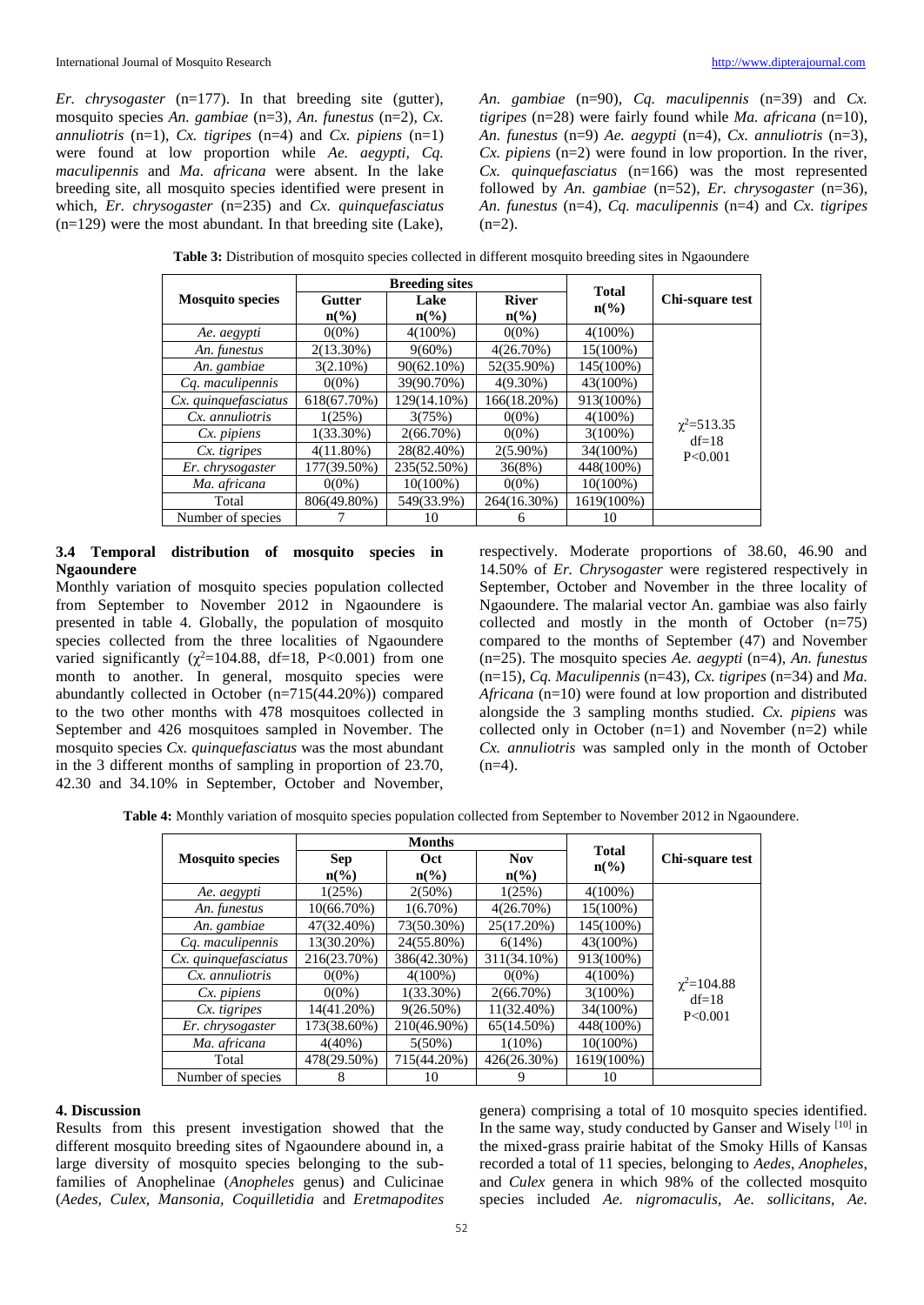*taeniorhynchus*, *Cx. salinarius*, and *Cx. tarsalis*. From Yaounde in the Centre region of Cameroon, 11 species including *Anopheles funestus* Giles (36.22%), *An. gambiae* (15, 09%), *An. nili* (12.72%), *An. ziemanni* (3.83%), *Aedes albopictus* (8.66%), *Ae. aegypti* (3.81%), *Cx. poicilipes* (10.86%), *Cx. tigripes* (4.58%), *Cx. zombaensis* (3.21%), *Cx. duttoni* (0.69%) and *Cx. perfuscus* (0.33%) were identified [11]. In three Malaysian malaria endemic areas, 36 mosquito species distributed in 6 genera were also identified in which the predominant mosquito species included *An. maculatus* (31.0%), *Armigeres flavus* (11.3%), *Armigeres annulitarsis* (11.0%), *Cx. vishnui* (9.6%) and *Ae. albopictus* (7.0%) [12] . Rural environment, vegetation in the lakes and agriculture practiced around the sampled localities of the study site (Ngaoundere) might create a microclimate favorable to the development and proliferation of these different mosquito species identified.

In this present study, *Culex* spp was the most abundant compared to the other mosquito genera and especially *Cx. quinquefasciatus* was the most represented. From 3251 mosquito species collected at larval stage in different breeding sites of Yaounde, 95% (n=3088) belonged to the genus of *Culex* and *Cx. quinquefasciatus* (79.4%) was the most abundant compared to the other mosquito species identified [8]. Similarly, from Maroua town in the Far North region of Cameroon, Saotoing et al. [13] identified five mosquito species in which *Cx. quinquefasciatus* (53.33%) and *Ae. aegypti* (32.84%) were the most abundant compared to *Cx. tigripes* (09.45%), *An. gambiae* (03.70%) and *An. funestus* (0.66%) mosquito species. Besides, study carried out in Minna, North central Nigeria revealed a high density of *Culex* spp (47.74%) and *Aedes* spp (53.54%) compared to the low rate of Anopheles species (0.87%) registered in that zone [14]. Mosquito species sampled in the extensive wetland of Camarge in the southeast of France using carbon hydroxide as bait in CDC light traps led to the collection of 16 mosquito different mosquito species in which, 98.7% of the all Culicidae captured were majorly *Culex* spp and some *Ae. caspius* and *An. hyrcanus* species [18]. The high population of *Culex* spp registered in this present study compared to other mosquito species might be due to their ability to breed in any type of temporary or permanent stagnant water collections since they are found in diverse breeding sited such as pools, puddles, opened latrines, drains, septic tanks, gutters, organically polluted waters etc,  $[19]$ . Moreover, the presence of mountains and hills surrounding the three localities sampled in this current study might also explain the high density of that mosquito species by creating a microclimate favorable to development to that particular mosquito species.

Lakes and gutters inspected in this present study were the breeding sites in which a high population of mosquitoes was noticed and were significantly abundant in mosquito species. Similar observations were reported by Ntonga et al. [11] in which a majority of the mosquito species identified were collected from lakes and up to 9 species were collected from that breeding site. Similar findings were also reported in the survey conducted in Maroua by Saotoing *et al.* [13] and in which, gutters constituted a breeding sites where the majority of mosquito species were collected. This might be due to the high pollution with an important level of organic matters in the lake and gutter waters and might constituted a suitable environment for mosquito species proliferation and mostly for *Culex* spp.

The three consecutive months of survey targeted in this present study represent the last period marking the end of rainy season in the studied area and October was found to be the month in which the density of mosquito larvae in their breeding sites is high. In the same way, Saotoing *et al*. [13] reported a high density of mosquitoes collected in the rainy season in Maroua and the significant density (n=437) was registered in the month of October 2010. In the Republic of Rwanda, *Anopheles* species were highly collected in September-October period from almost all the localities targeted in the study conducted by Hakizimana *et al*. [20]. That might be explained by the fact that in many tropical and subtropical zones, the period September-November represents the transition time between rainy and dry season in which a large range of mosquito breeding sites are naturally put in place because of the scarcity of rainfall. The may be also due to the climatic parameters suitable to the rapid development of mosquitoes since temperature has increased while rainfall has decreased during that particular period.

#### **5. Conclusion**

In Ngaoundere, Culicidae fauna was well diversified and significantly varied with localities, breeding sites and collection time period. From the 1619 mosquitoes collected from the different breeding sites in Dang, Onaref and Sabongari III, 10 mosquito species grouped in 6 genera were identified. Culicinae sub-family (90.11% of total collection) was the most abundant compared to Anophelinae sub-family  $(9.89\%)$ . Up to half  $(51.30\%)$  of total mosquitoes were collected in Dang locality and *Cx. quinquefasciatus* is the most abundant in the three localities sampled. Mosquitoes were highly collected from the gutters (49.80%) and lakes (10 species) were the richest breeding sites in mosquito species. Mosquitoes were highly collected in October (44.20%) compared to September (29.50%) and November (26.30%). Therefore, Ngaoundere is largely diversified in mosquito species and especially with the presence of the malarial vectors *Anopheles* species able to maintain the rate of malaria transmission in the communities. Thus, there is an urgent need to sensitize and encourage population to apply different mosquito control measures especially during September-November period.

#### **6. Competing Interest**

The authors declare that they have no competing interests.

#### **7. Acknowledgements**

Authors are grateful to WHO/National Arbovirus and Vector Research Centre of Enugu, Enugu state, Nigeria for mosquito species identification.

#### **8. References**

- 1. Das MK, Ansari MA. Evaluation of repellent action of *Cymbopogan martinii martinii* Stapf var Sofa oil against *Anopheles sundiacus* in tribal villages of Car Nicobar Island, Andaman & Nicobar Islands, India. Journal of Vector-Borne Diseases. 2003; 40:101-104.
- 2. Becker N. Mosquitoes and their control. New York: Kluwer Academic/Plenum Publishers, 2003, 1-2.
- 3. Lane PR, Crosskey RW. Medical insects and arachnids. Chapman and Hall, 1993, 723.
- 4. WHO. World Malaria Report, World Health Organization, Geneva, Switzerland, 2018.